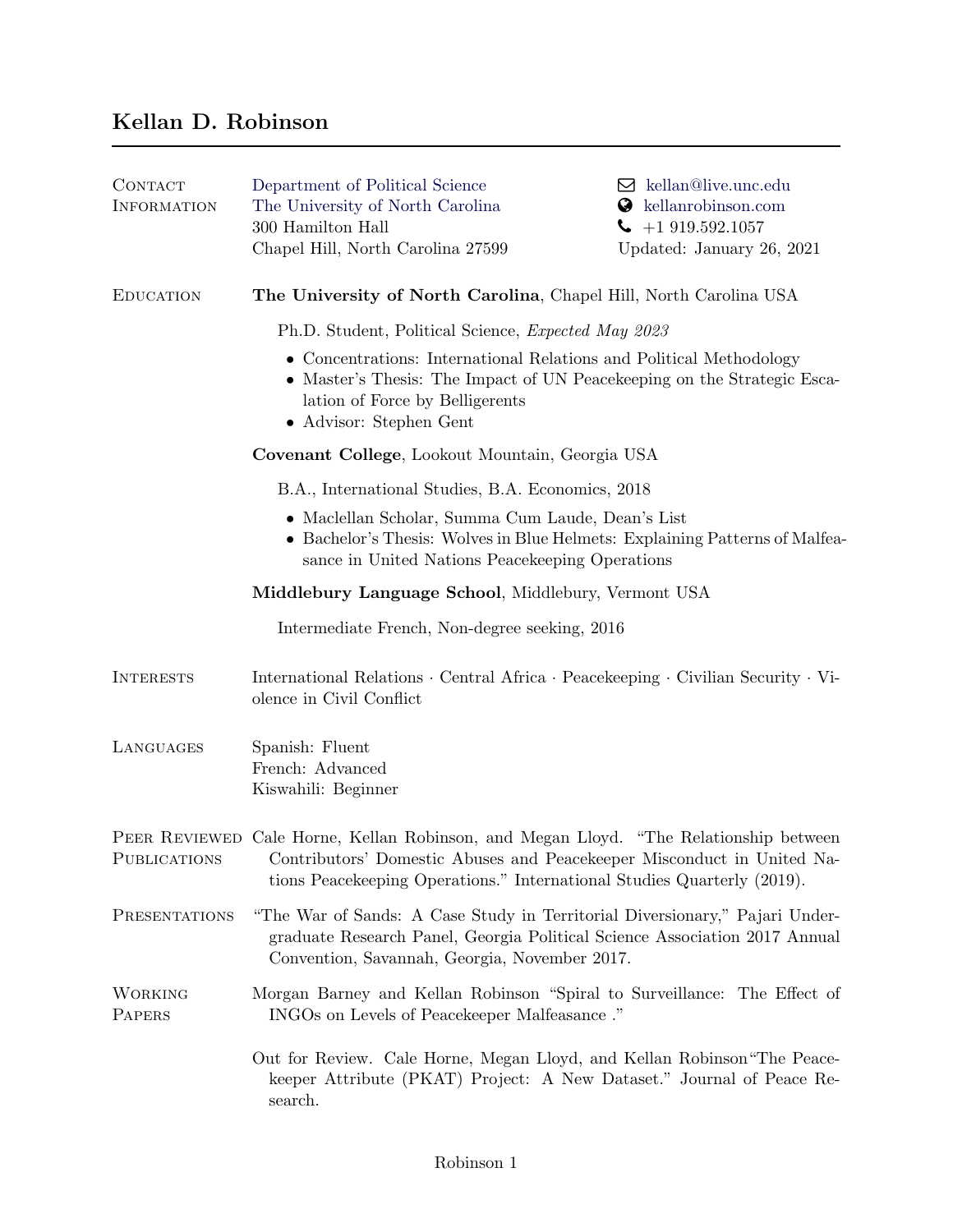| AWARDS AND<br><b>SCHOLARSHIPS</b>    | 2017 – Roger N. Pajari Undergraduate Research Award Georgia Political Science<br>Association<br>2014-2018 - Maclellan Scholar Covenant College |                             |  |
|--------------------------------------|------------------------------------------------------------------------------------------------------------------------------------------------|-----------------------------|--|
| RESEARCH                             |                                                                                                                                                |                             |  |
| <b>EXPERIENCE</b>                    | Duke University                                                                                                                                |                             |  |
|                                      | Coding Assistant, Mass Killings and Insurgent Groups in Intra-State Conflict<br>March $2020 -$ August $2020$                                   |                             |  |
|                                      | • Livia Schubiger, Principle Investigator                                                                                                      |                             |  |
|                                      | • Performed data checks on mass killings and insurgent group split dataset,<br>checking for inter-coder consistency                            |                             |  |
|                                      | The University of North Carolina at Chapel Hill                                                                                                |                             |  |
|                                      | Research Assistant                                                                                                                             | January 2019 – August 2019  |  |
|                                      | $\bullet$ Mark Crescenzi                                                                                                                       |                             |  |
|                                      | • Managed undergraduate research assistant working on a case study and com-<br>piled sources for a literature review                           |                             |  |
|                                      | <b>Covenant College</b>                                                                                                                        |                             |  |
|                                      | Project Manager, PKAT Project                                                                                                                  | September $2017 - May 2018$ |  |
|                                      | • Cale Horne, Principal Investigator                                                                                                           |                             |  |
|                                      | • Delegated and oversaw the coding of thirty variables to twelve coders                                                                        |                             |  |
|                                      | Research Triangle Institute International                                                                                                      |                             |  |
|                                      | Field Research Interview and Canvassing Intern                                                                                                 | Summer 2015                 |  |
|                                      | • Wayne Pitts, Principal Investigator                                                                                                          |                             |  |
|                                      | Canvassed census blocks in North Carolina for potential labor trafficking and<br>interviewed migrant laborers in Spanish                       |                             |  |
| <b>TEACHING</b><br><b>EXPERIENCE</b> | The University of North Carolina at Chapel Hill                                                                                                |                             |  |
|                                      | Instructor                                                                                                                                     |                             |  |
|                                      | Global Politics (POLI 150: F2020)<br>$\bullet$                                                                                                 |                             |  |
|                                      | Teaching Assistant                                                                                                                             |                             |  |
|                                      | • The Ethics of Peace, War and Defense (POLI 272: S2021)                                                                                       |                             |  |
|                                      | • Global Politics (POLI 150: F2019, S2020)                                                                                                     |                             |  |
|                                      | Grader                                                                                                                                         |                             |  |
|                                      | Global Politics (POLI 150: F2018)<br>$\bullet$                                                                                                 |                             |  |
|                                      | Training                                                                                                                                       |                             |  |
|                                      | • Mental Health First Aid, Certification (2019)                                                                                                |                             |  |